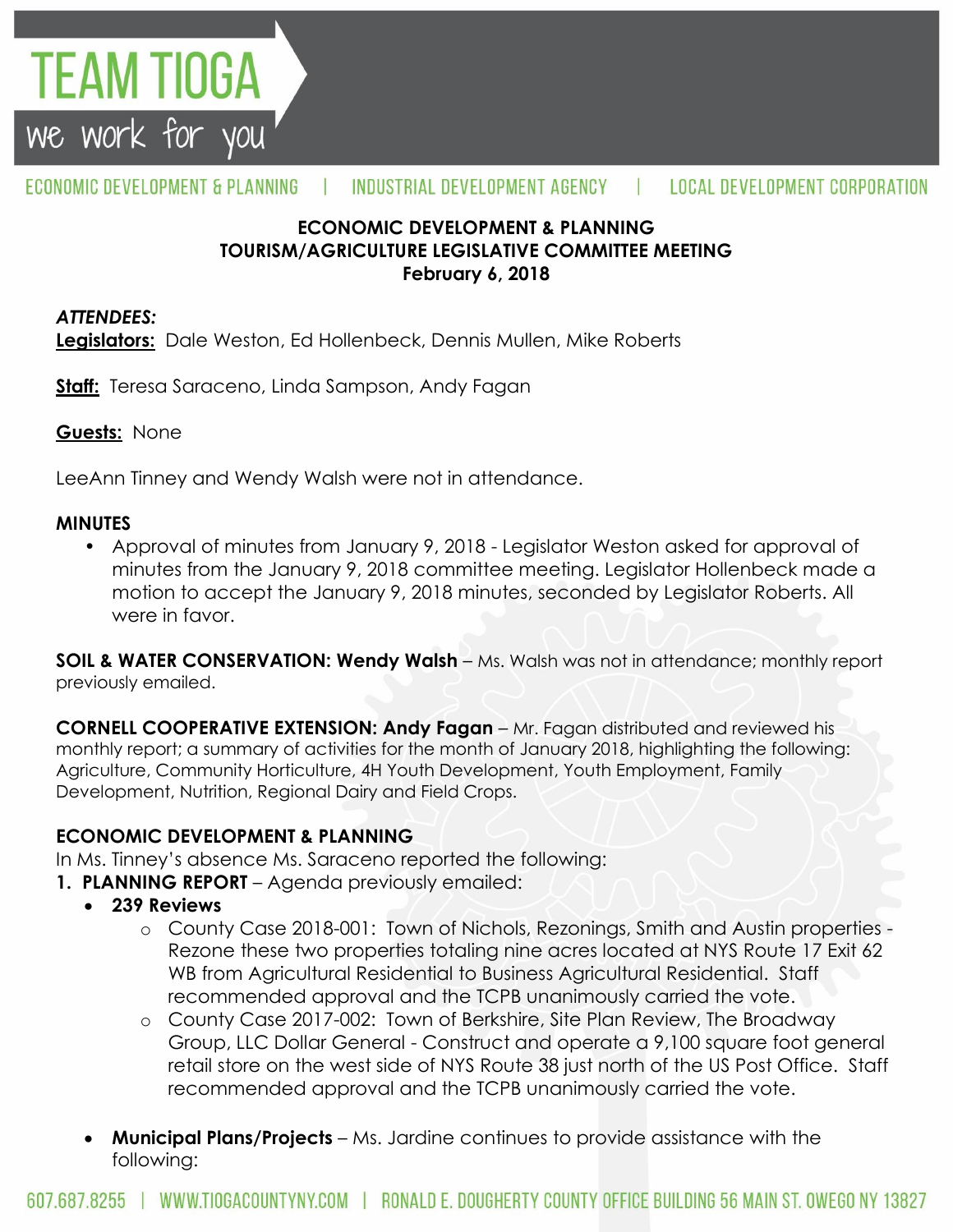- o Town of Richford Assisting with a Technical Assistance Grant from the Preservation League of NYS to fund an updated Building Condition Report on the Richford Graded School.
- o Town of Nichols Reviewed and provided feedback for two proposed local laws including Site Plan Review and Solar Energy.
- **Other** Ms. Jardine continues to contribute on the following projects:
	- o Working with the Tourism Office to plan Tioga County excursions and other arrangements for travel bloggers attending the Finger Lakes Wine Country hosted TBEX 2018 Conference in September.
	- o Compiled the Department's 2017 annual report.
	- o 2018 Annual Agricultural Districts Inclusions Received two requests totaling 121 acres from the Owego/Nichols Agricultural District. Will need to hold public hearing.
	- o Hazard Mitigation Plan Update Tetratech was selected as the consultant to prepare this plan. Emergency Services is presenting the resolution to award the contract to them.
	- o Succession Planning Preparing with the Committee for the first 2018 Institute for Advancement training program.

**2. ECONOMIC DEVELOPMENT REPORT** – Ms. Saraceno reported the following; agenda previously emailed:

- **Outreach**  The following companies were visited or meetings were attended:
	- o Village of Owego
		- Freehold Project Pocket Community Local Law; vote at the Village of Owego meeting on 2/5 and passed.
		- Owego Gardens 2 Project There have been meetings with Home Leasing, Fagan Engineers and Suez; this project continues to move forward.
	- o Leadership Tioga 19 participants; second class to be held Tuesday, February 13th.
	- o Town of Nichols Ms. Tinney met to discuss possible projects.
	- o REAP Ms. Woodburn attends the REAP meetings; recommendations for improvements to the board continue.
	- o Workforce Development
		- WDI Workforce Development Institution workgoup meeting was held January 25th.
		- $\triangleright$  Tioga Employment Center Ms. Saraceno attended this meeting at the Employment Center to prepare for the Job Fair to be held March 7<sup>th</sup>.
		- $\triangleright$  DOL Department of Labor also attended the January 25<sup>th</sup> meeting.
	- o Tioga State Bank
	- o Congressman Reed Met regarding the Manufacturers Roundtable.
	- o STREDC Ms. Tinney attended the STREDC monthly meeting as well as the following:
		- ▶ Regional Council Advanced Mfg Work Group
		- ▶ Regional Council Workforce Development Work Group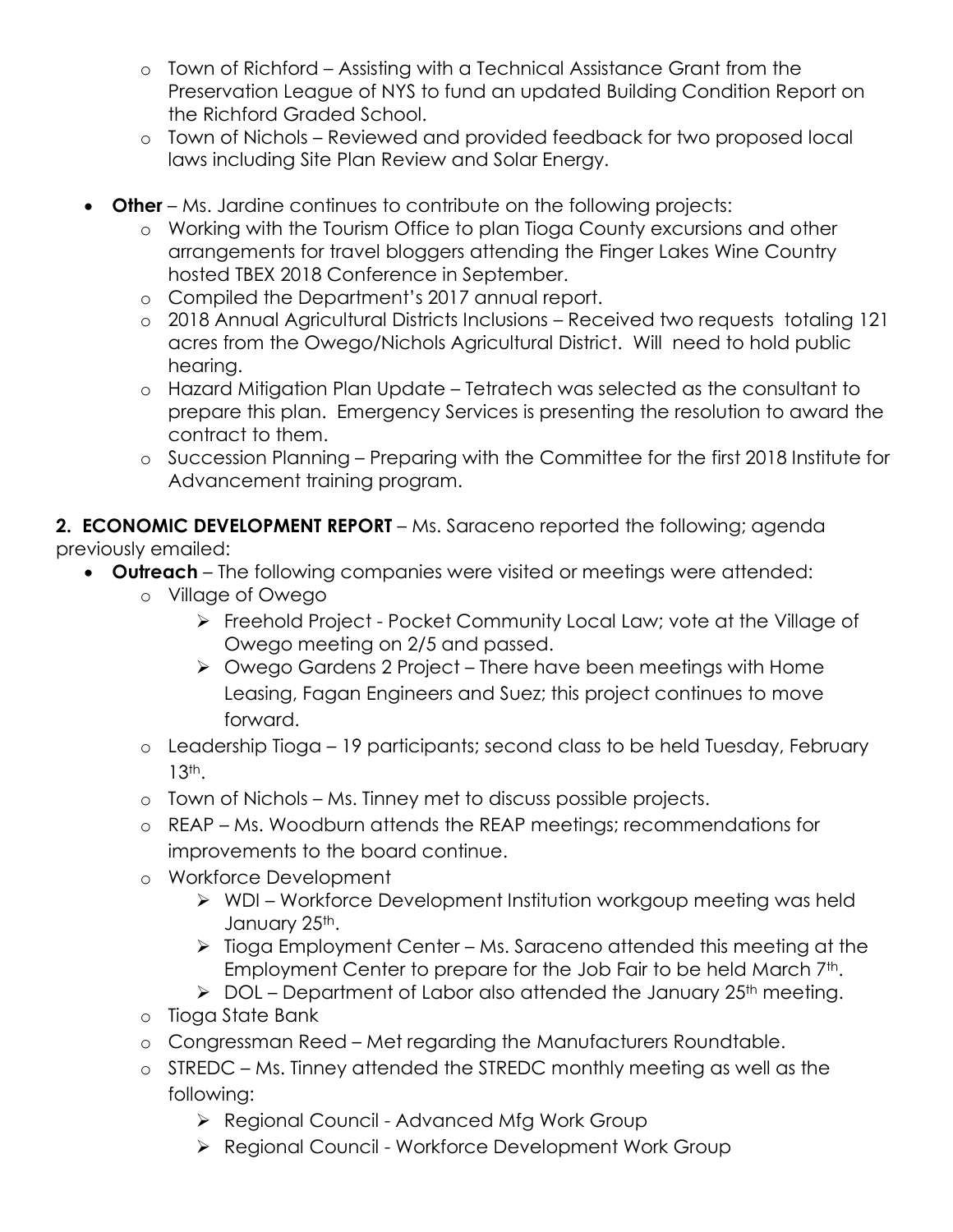- o Broome CCE meetings attended:
	- $\triangleright$  Ag Task Force
	- $\triangleright$  New York Grown & Certified Meeting
- o STERPDB CEDS (Comprehensive Economic Development Strategy) planning
- o Company Visits
	- $\triangleright$  Ensco
	- Granite Works
	- ▶ Double Aught Lumber

Ms. Saraceno also reported visiting Wake-Up Waffles. These visits are to provide information on possible funding opportunities and to see if the ED&P Department can provide any assistance.

# **Project Updates**

- o Gateway Construction on going.
- o Parkview Project awarded; bank funding and contracts are being finalized.
- o Owego Freehold Engineering of site fill commencing.
- o Owego Gardens 2 Continued meetings with Home Leasing, Fagan Engineering and Suez.
- o AgZeit Project Providing information for a company looking for a possible site in Tioga County.
- o Restore NY In review by ESD, waiting for announcement on applications submitted for Village Waverly and Village of Owego projects.
- o Project Steel This project remains on the short list.

# o **State Leads** – None

# o **Ag Economic Development**

- o Ag Advisory Committee (W. Walsh, A. Fagan, E. Jardine, L. Tinney) Meetings continue.
- o Ag Ec Dev Specialist search
	- $\triangleright$  Job posting has been made with deadline of February 13<sup>th</sup>.
	- $\triangleright$  Explore private partnership, if necessary, after PT options are vetted.

## o **Other**

- o Tioga County Succession Planning Team Institute for Advancement classes began on January 19<sup>th</sup> with success.
- o Tioga County Business Services Team 2018 Job Fair, March 7<sup>th</sup>, planning underway.
- o IDA/Tioga Opportunities/ED&P- Housing Study- Roll out February 7<sup>th</sup>. This meeting has since been canceled and will be rescheduled.
- o Tioga Quality of Life Committee Meetings continue.
- o Tourism
- o Tioga Women Lead Event was held at Ti-Ahwaga Performing Arts Center on January 25<sup>th</sup>, 55+ in attendance.
- o Discussion Defining 2018 Focus Ms. Tinney will discuss this at the next committee meeting.